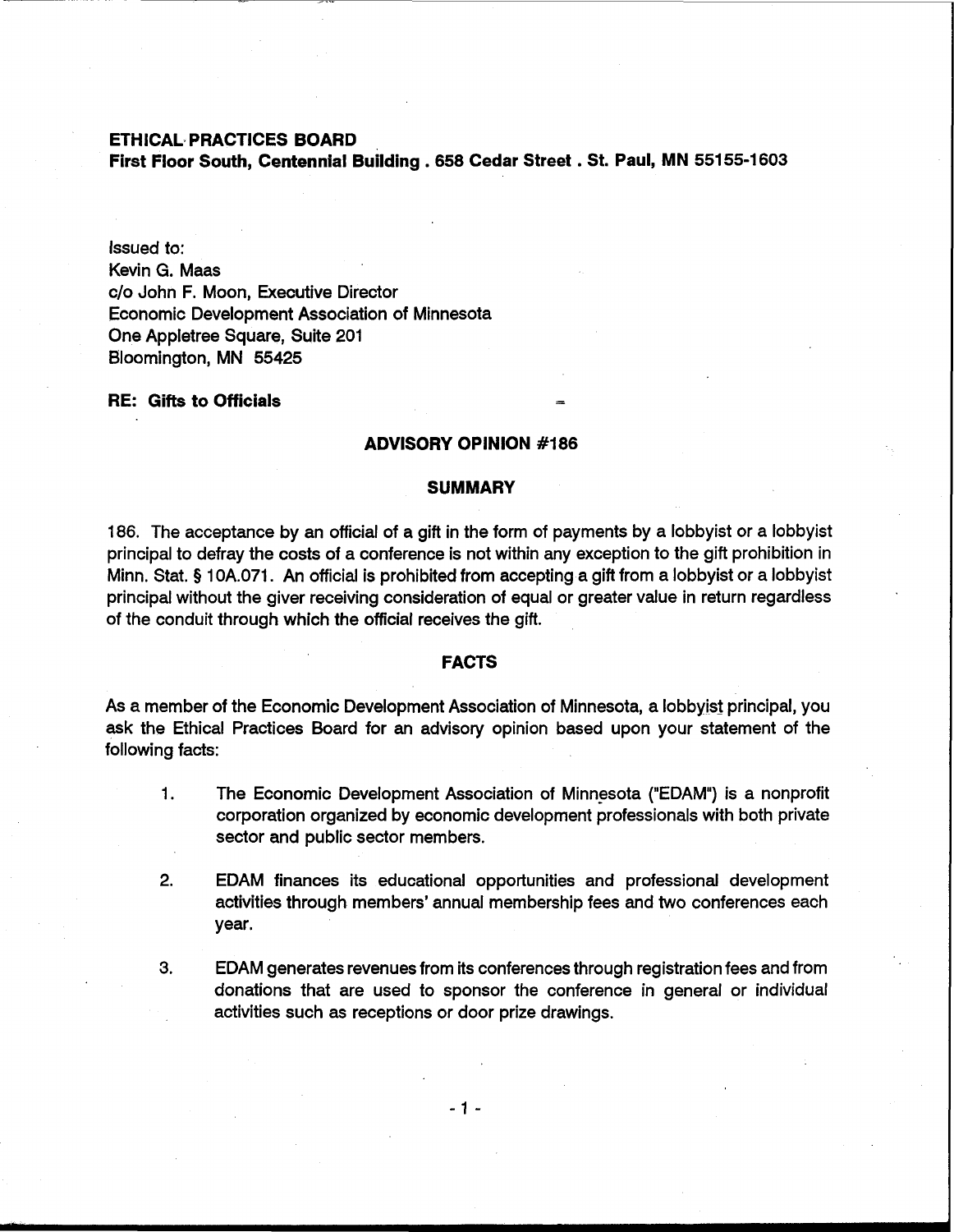4. A majority of EDAM's members are not officials as defined in Minn. Stat. **8** 10A.071, subd. 1 (c); however, because EDAM's conferences are open to its members and others, it is possible that at a given conference a majority of the attenders may be officials.

## **QUESTION ONE**

May EDAM, a lobbyist principal, provide lunches, beverages, hors d'oeuvres, prizes, and other items of more than insignificant value to officials attending an EDAM conference if the source of funding for the items is the registration fees paid by members registered for the conference and if all attenders are offered similar access to such items?

### **OPINION** -

Yes. When an official provides a lobbyist or a lobbyist principal with consideration of equal or greater value than the item provided by the giver, then no gift is involved in the transaction. Minn. Stat. § 10A.071, subd. 1(b). This response assumes that the registration fees paid by attenders cover the full cost of the conference and that there is no violation of Minn. Stat. \$471.895 or any other state statute. **See** copy of Minn. Stat. § 471.895 attached.

# **QUESTION TWO**

May EDAM, a lobbyist principal, provide lunches, beverages, hors d'oeuvres, prizes, and other items of more than insignificant value to an official attending an EDAM conference if the items are financed in part by donations received by EDAM from sources other than registration fees paid by persons in attendance?

#### **OPINION**

No. Donations from a lobbyist or lobbyist principal to pay in whole or in part for the cost of a conference attended by officials are not within any exception to the gift prohibition in Minn. Stat. **9** 10A.071. To the extent that any portion of the costs of a conference is paid by a lobbyist or a lobbyist principal, an official is prohibited from accepting the gift, and the lobbyist or lobbyist principal is prohibited from making the gift. EDAM also should review the applicability of Minn. Stat. § 471.895, a statute that is not within the Board's jurisdiction and with regard to which the Board may not issue advisory opinions. That statute prohibits gifts from interested persons to local officials as those terms are defined by Minn. Stat. § 471.895, subds. 1(c) and (d), and it likely applies to the activities you describe if individuals attending the conference are employed in cities and counties other than metropolitan governmental units. A copy is attached for your reference.

#### **QUESTION THREE**

Would the response to Questions One and Two be different if a majority of attenders at an EDAM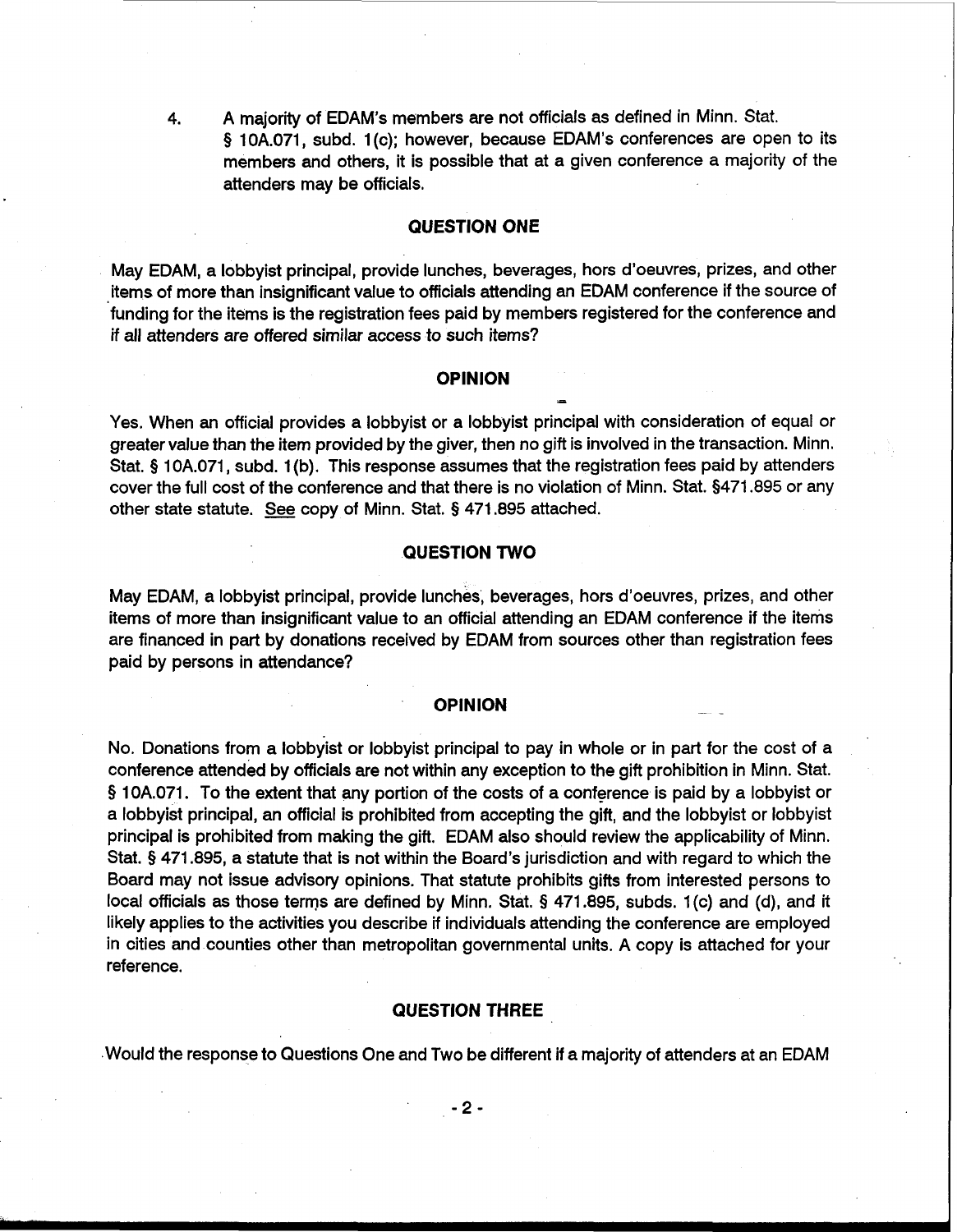conference were officials as defined in Minn. Stat. **5** 10A.071 even though a majority of the members of EDAM were not officials?

#### **OPINION**

No.

The Ethical Practices Board refers the requester to Advisory Opinion Nos. 142, 147, 148, 155, 157, 159, 160, 161, 163, 167, 168, 169, 171, 172, 173, 174, 175, 179, and 180, in which the Board has answered similar questions.

 $I$  Issued:  $| \lambda - \lambda | - 1994$ 

. . .

**..a** 

John L. Holahan, Jr., Chair Ethical Practices Board

#### **PERTINENT STATUTES**

Minn. Stat. **9** 1 OA.O1 DEFINITIONS provides:

Subd. 11. (a) "Lobbyist" means an individual:

(1) engaged for pay or other consideration, or authorized to spend money by another individual, association, political subdivision, or public higher education system, who spends more than five hours in **any** month or more than \$250, not including the individual's own travel expenses and membership dues, in any year, for the purpose of attempting to influence legislative action or administrative action, or the official action of a metropolitan governmental unit, by communicating or urging others to communicate with public or local officials.

Subd. 18. "Public official" means any:

(a) member of the legislature;

(b) constitutional officer in the executive branch and the officer's chief administrative deputy;

(c) member, chief administrative officer or deputy chief administrative officer of a state board or commission which has at least one of the following powers: (i) the power to adopt, amend or repeal rules, or (ii) the power to adjudicate contested cases or appeals;

(d) commissioner, deputy commissioner, or assistant commissioner of any state department as designated pursuant to section 15.01 ;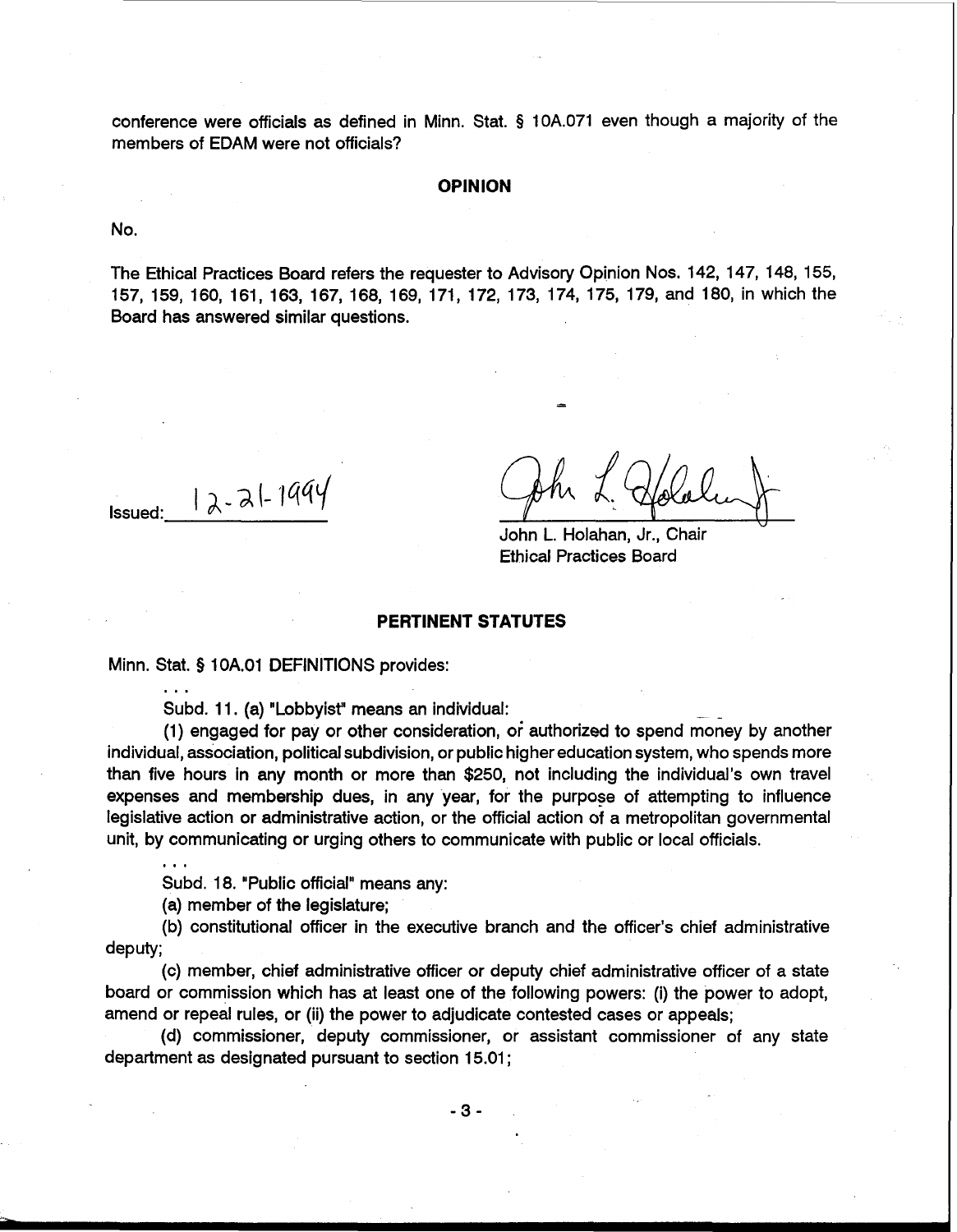(e) individual employed in the executive branch who is authorized to adopt, amend or repeal rules or adjudicate contested cases;

(9 executive director of the state board of investment;

(g) executive director of the Indian affairs intertribal board;

(h) commissioner of the iron range resources and rehabilitation board;

(i) commissioner of mediation services;

(i) deputy of any official listed in clauses (e) to (i);

(k) judge of the workers' compensation court of appeals;

(I) administrative law judge or compensation judge in the state office of administrative hearings or referee in the department of jobs and training;

(m) solicitor general or deputy, assistant or special assistant attorney general;

(n) individual employed by the legislature as secretary of the senate, chief clerk of the house, revisor of statutes, or researcher, legislative analyst, or attorney in the office of senate counsel and research or house research; **4** 

(0) member or chief administrative officer of the metropolitan council, regional transit board, metropolitan transit commission, metropolitan waste control commission, metropolitan parks and open spaces commission, metropolitan airports commission or metropolitan sports facilities commission;

(p) the director of the racing commission, the director of the gambling control board, the director of the state lottery, and the deputy director of the state lottery;

(q) director or the division of gambling enforcement in the department of public safety;

(r) member or executive director of the higher education facilities authority; or

(s) member of the board of directors or president of the Minnesota world trade center corporation. ...

Subd. 28. **Principal.** "Principal" means an individual or association that:

(1) spends more than \$500 in the aggregate in any calendar year to engage a lobbyist, compensate a lobbyist, or authorize the expenditure of money by a lobbyist; or-

(2) is not included in clause (1) and spends a total of at least \$50,000 in any calendar year on efforts to influence legislative action, administrative action, or the official action of governmental units, as described in section 10A.04, subdivision 6.

Laws of 1994, Ch. 377, Sec. 5, created Minn. Stat. § 10A.071 CERTAIN GIFTS BY LOBBYISTS AND PRINCIPALS PROHIBITED which provides:

Subdivision 1. **Definitions.** (a) The definitions in this subdivision apply to this section.

(b) "Gift" means money, real or personal property, a service, a loan, a forbearance or forgiveness of indebtedness, or a promise of future employment, that is given and received without the giver receiving consideration of equal or greater value in return.

(c) "0fficial"means a public official, an employee of the legislature, or a local official of a metropolitan governmental unit.

Subd. 2. **Prohibition.** A lobbyist or principal may not give a gift or request another to give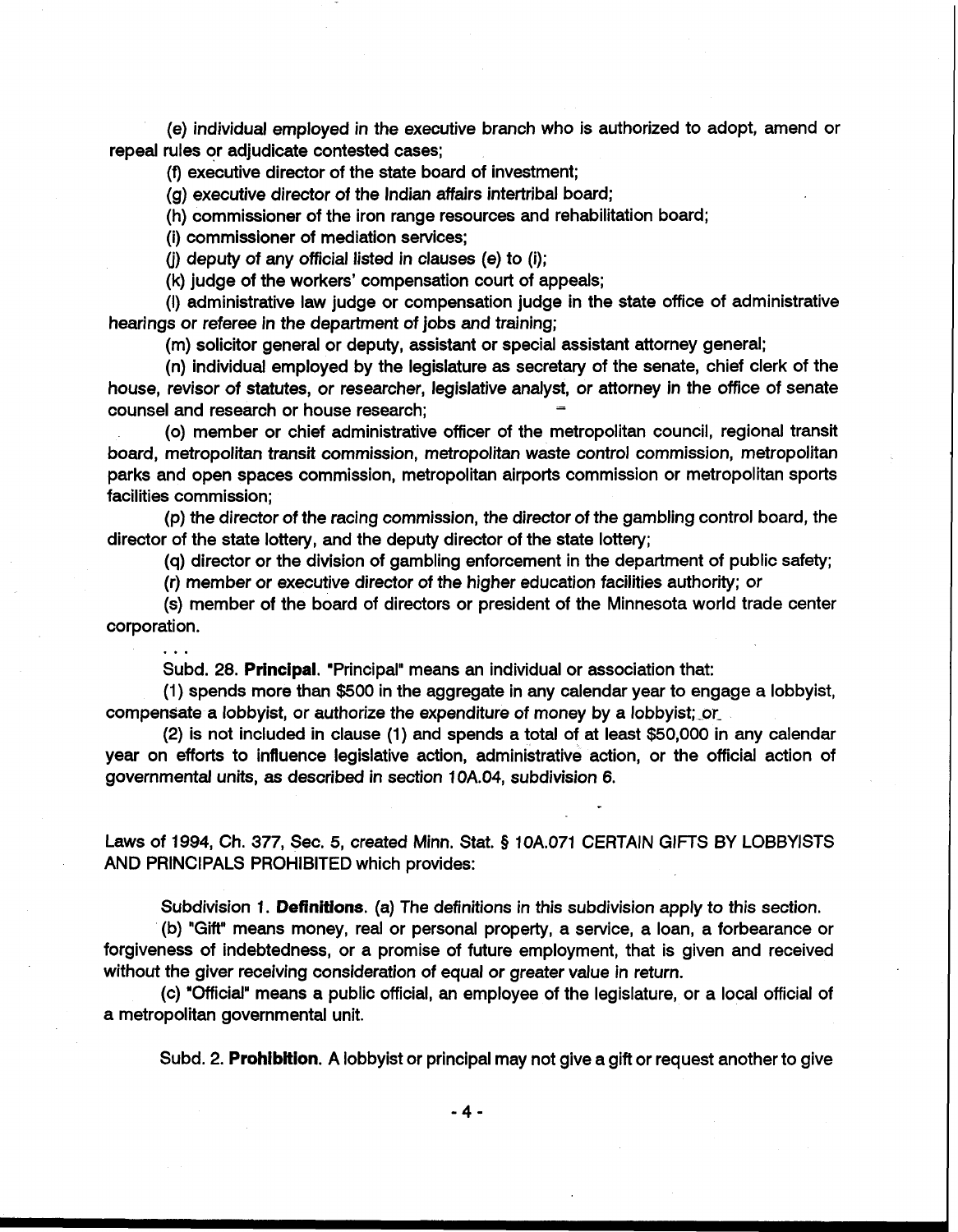a gift to an official. An official may not accept a gift from a lobbyist or principal.

Subd. 3. **Exceptions.** (a) The prohibitions in this sections do not apply if the gift is:

(1) a contribution as defined in section 1 OA.O1, subdivision 7;

(2) services to assist an official in the performance of official duties, including by not limited to providing advice, consultation, information, and communication in connection with legislation, and services to constituents;

(3) services of insignificant monetary value;

(4) a plaque or similar memento recognizing individual services in a field of specialty or to a charitable cause;

(5) a trinket or memento of insignificant value;

(6) informational material of unexceptional value; or

(7) food or a beverage given at a reception, meal, or meeting away from the recipient's place of work by **an** organization before whom the recipient appears to make a speech or answer questions as part of a program.

(b) The prohibitions in this section do not apply if the gift is given:

(1) because of the recipient's membership in a group, a majority of whose members are not officials, and an equivalent gift is given to the other members of the group; or

(2) by a lobbyist or principal who is a member of the family of the recipient, unless the gift is given on behalf of someone who is not a member of that family.

Laws of 1994, Ch. 377, Sec. 6, created Minn. Stat. **9** 471.895 CERTAIN GIFTS BY INTERESTED PERSONS PROHIBITED which provides:

Subdivision 1. **Definitions.** (a) The definitions in this subdivision apply to this section.

**(b)** "Gift" has the meaning given it in section 10A.071, subdivision 1.

(c) "Interested person' means a person or a representative of a person or association that has a direct financial interest in a decision that a local official is authorized to make.

(d) "Local official' means an elected or appointed official of a county or city or of any agency, authority, or instrumentality of a county or city.

Subd. 2. **Prohibition.** An interested person may not give **a** gift or request another to give a gift to a local official. A local official may not accept a gift from an interested person.

Subd. 3. **Exceptions.** (a) The prohibitions in this sections do not apply if the gift is:

(1) a contribution as defined in section 211A.01, subdivision 5;

(2) services to assist an official in the performance of official duties, including by not limited to providing advice, consultation, information, and communication in connection with legislation, and services to constituents;

(3) services of insignificant monetary value;

(4) a plaque or similar memento recognizing individual services in a field of specialty or to a charitable cause;

(5) a trinket or memento of insignificant value;

(6) informational material of unexceptional value; or

 $-5 -$